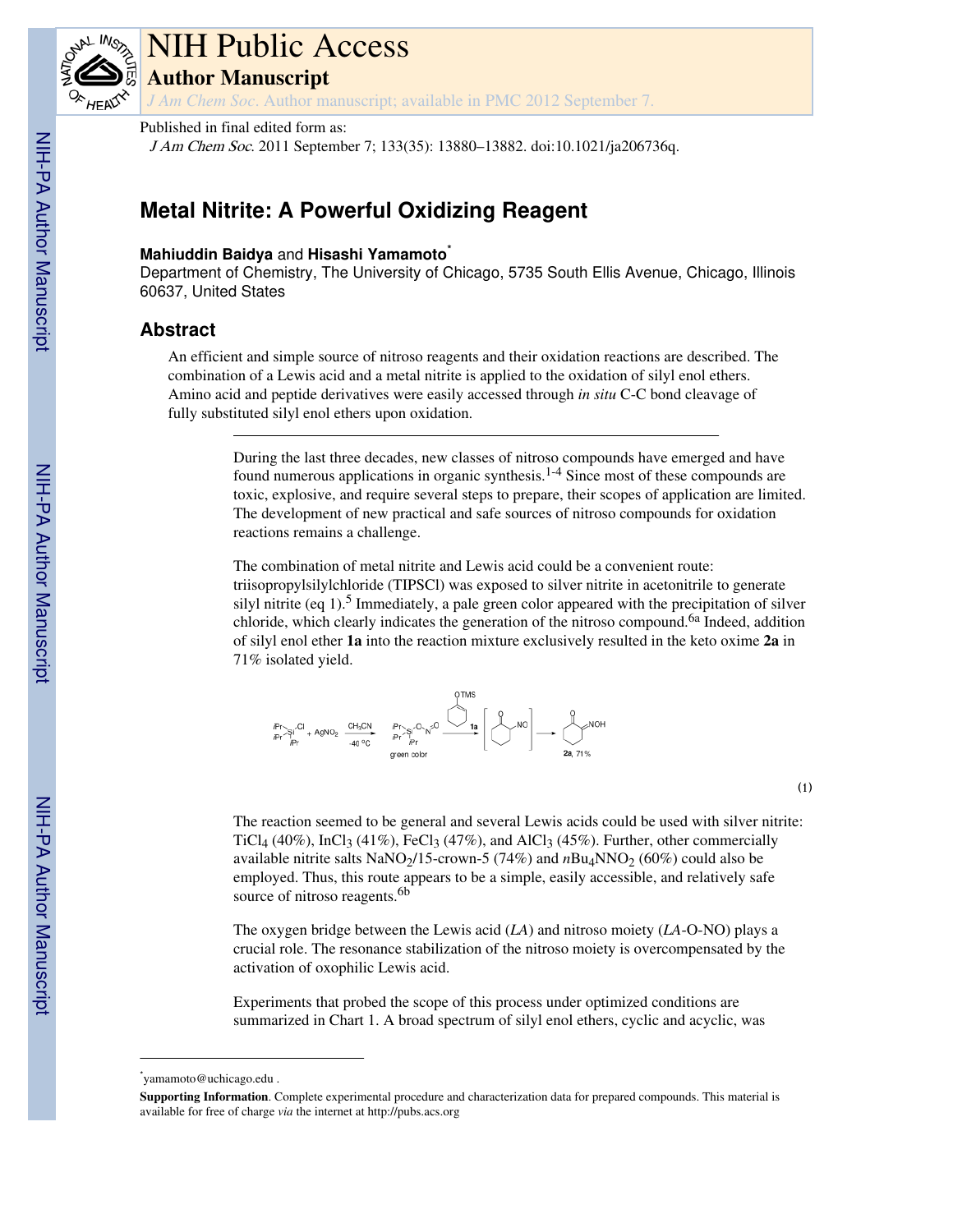employed to afford the desired products in good to excellent yields. Generally, *E*-oximes were observed except for the seven- and eight-membered rings (**2d**,**e**). The scale-up was also compatible: the reaction of silyl enol ether derived from *α*-tetralone was performed on gram scale and the desired product was isolated in 90% yield (Chart 1, **2j**). Oxidation proceeded smoothly with silyl dienol ether to generate the 1,4-adduct (**2k**) exclusively. When triisopropyl silyl enol ethers were used, the desired oximes were isolated as TIPS-protected (**2l**–**o**). Acid sensitive heterocyclic furan substitution was also tolerated (**2n**).

While the reactions of silyl nitrite with aldehyde derived silyl enol ethers were sluggish under the optimized conditions, oxidation with aluminum nitrite proceeded cleanly and the *α*-hydroxyimino aldehydes **2p**–**s** could be obtained in high yields. In contrast, conventional procedures to prepare these compounds require multistep transformations. Exposure of silyl ketene acetals and the sodium-enolates of active methylene derivatives furnished desired products in good yields (**2t**–**x**).

When excess aluminum nitrite derived from AlCl<sub>3</sub> and  $nBu_4NNO_2$  was used, the silyl enol ethers **1** produced the doubly oxidized products **3** as the major products (Chart 2). On the other hand, mixtures of **2** and **3** were isolated for **1e** and **1g** (entries 4,6). The ratio of **2**/**3** did not change even after the reaction times were prolonged. Surprisingly, no double oxidation product was observed for twelve-membered **1f** (entry 5).

Based on these observations, a possible path for the formation of **3** is depicted in Scheme 1. After the first mono-oxidation, oxime **2** complexes with the Lewis acid which induces further enolization of the ketone. The enol thus obtained further oxidizes to generate dioxime **3**. We hypothesize that a *syn*-alignment of C=O and C=N bonds in **2** is required for double coordination with the aluminum ion. Such preferred alignment was observed from the crystal structure of **2b** (five–membered ring, Scheme 1, **A**), which induced the enolization process required for further oxidation. In contrast, *anti*-alignment of C=O and C=N bonds of the twelve–membered ring **2f** (Scheme 1, **B**) impedes the required coordination with aluminum, thus no further oxidation proceeds. A mixed situation can be considered for the formation of a mixture of **2** and **3** from eight–membered and acyclic silyl enol ethers (**1e** and **1g)**.

When fully substituted silyl enol ethers were used, the clean formation of the nitroso derivative was observed (eq 2). However, the nitroso compound easily dimerized (crystal structure in SI, p. S26) and precipitated from the reaction mixture.



(2)

Gratifyingly, switching the solvent from  $CH<sub>3</sub>CN$  to DMF retarded the dimerization process significantly and the successive treatment of external nucleophiles caused the carbon-carbon bond cleavage reaction (eq 2).<sup>7</sup> Sodium methoxide produced the expected carbon-carbon cleavage products in high yields (Chart 3, **5a**–**c**). Amazingly, both primary and secondary amines can also efficiently cleave the C-C bond to render amides (Chart 3, **6a**–**l**). Importantly, free amino acid esters are also effective. L-valine, L-alanine, and L-proline methyl esters gave the expected peptides in good yields (**6m**–**r**). Various hetero atoms such as oxygen, sulfur, and nitrogen-containing derivatives were also effective for this cleavage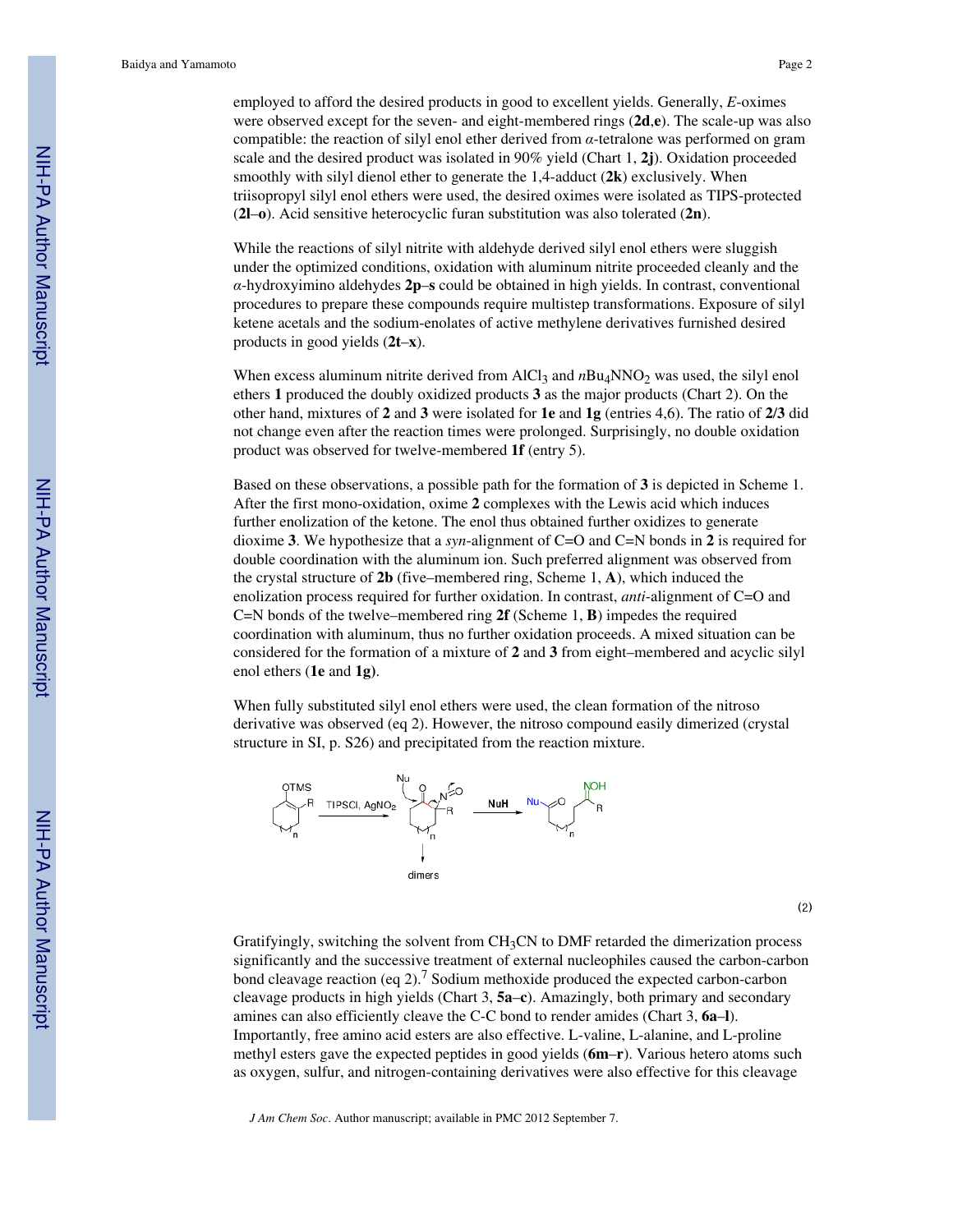process. It should be emphasized that secondary amines can also be reacted with high efficiency under very mild reaction conditions to generate tertiary amides, for which the amide synthesis methods are relatively rare.

These substituted oximes **5**,**6** were chemoselectively reduced with indium metal to access protected amino acids and dipeptides **7** in excellent yields (Scheme 2).<sup>8</sup>

The synthetic utility of this new oxidation/cleavage strategy was further verified by short synthesis of the peptidoglycan mimetic peptide analogue.<sup>9</sup> Scheme 3 demonstrates the power of this process by the remarkably short step synthesis of aminopimelyl-L-alanyl-Lalanine (**9**), a biologically important peptide analogue.

In conclusion, we have developed a new and flexible route to metal nitrite which is useful for α- and/or α,α'-oxidation of carbonyl compounds under very mild conditions. For α,αdisubstituted ketones, the resultant nitroso compounds smoothly cleaved under O- and Nnucleophiles to generate polyfunctional amides. This methodology can be used for the rapid synthesis of amino acid and peptide derivatives.

## **Supplementary Material**

Refer to Web version on PubMed Central for supplementary material.

# **Acknowledgments**

We gratefully acknowledge NIH for its grant (Asymmetric Oxidation: 2R01GM068433-05) supporting this research. We would also like to thank Dr. Antoni Jurkiewicz, Dr. Ian Steele, and Dr. Jin Qin for sharing their expertise in NMR, X-ray crystallography, and mass spectrometry, respectively.

## **REFERENCES**

- (1). Reviews: (a) Kirby GW. Chem. Soc. Rev. 1977; 6:1. (b) Iwasa S, Fakhruddin A, Nishiyama H. Mini-Reviews in Organic Chemistry. 2005; 2:157. (c) Bodnar BS, Miller MJ. Angew. Chem. Int. Ed. 2011; 50:5630.
- (2). For cyanonitroso compound: (a) Horsewood P, Kirby GW. Chem. Commun. 1971:1139. For *α*halonitroso compounds: (b) Wichterle O. Coll. Czech, Chem. Comm. 1947; 12:292. (c) Oppolzer W, Tamura O. Tetrahedron Lett. 1990; 31:991. (d) Oppolzer W, Tamura O, Sundarababu G, Signer M. J. Am. Chem. Soc. 1992; 114:5900. (e) Zhang D, Suling C, Miller MJ. J. Org. Chem. 1998; 63:885. [PubMed: 11672089] For vinyl nitroso compounds (f) Faragher R, Gilchrist TL. Chem. Commun. 1976:581. (g) Gilchrist TL, Roberts TG. J. Chem. Soc., Perkin Trans. 1. 1983:1283. For nitrosoimines: (h) Gilchrist TL, Peek ME, Rees CW. Chem. Commun. 1975:913. (i) Gilchrist TL, Harris CJ, Hawkins DG, Moody CJ, Rees CW. J. Chem. Soc., Perkin Trans. 1. 1976:2166. For nitrosoamidines: (j) Miller CA, Batey RA. Org. Lett. 2004; 6:699. [PubMed: 14986953] For *N*-phosphinoylnitroso compounds: (k) Ware RW Jr. King SB. J. Am. Chem. Soc. 1999; 121:6769. (l) Ware RW Jr. King SB. J. Org. Chem. 2000; 65:8725. [PubMed: 11112595] (m) Ware RW Jr. Day CS, King SB. J. Org. Chem. 2002; 67:6174. [PubMed: 12182658] For nitroso formate ester: (n) Kirby GW, McGuigan H, Mackinnon JWM, Mclean D, Sharma RP. J. Chem. Soc., Perkin Trans 1. 1985:1437.
- (3). For nitroso benzene and pyridylnitroso compounds: (a) Merino P, Tejero T. Angew. Chem. Int. ed. 2004; 43:2995. (b) Yamamoto H, Momiyama N. Chem. Commun. 2005:3514. (c) Yamamoto H, Kawasaki M. Bull. Chem. Soc. Jpn. 2007; 80:595. (d) Labaziewicz H, Lindfors KR, Kejonen T,H. Heterocycles. 1989; 29:2327.
- (4). Application in total synthesis: (a) Aoyagi S, Tanaka R, Naruse M, Kibayashi C. J. Org. Chem. 1998; 63:8397. (b) Li J, Lang F, Ganem B. J. Org. Chem. 1998; 63:3403. (c) Faitg T, Soulie J, Lallemand J–Y, Richard L. Tetrahedron: asymmetry. 1999:2165. (d) Blakemore PR, Kim S-K, White JD, Yokochi AFT. J. Chem. Soc., Perkin Trans. 1. 2001:1831. (e) Ozawa T, Aoyagi S, Kibayashi C. J. Org. Chem. 2001; 66:3338. [PubMed: 11348115] (f) Li F, Brogan JB, Gage JL,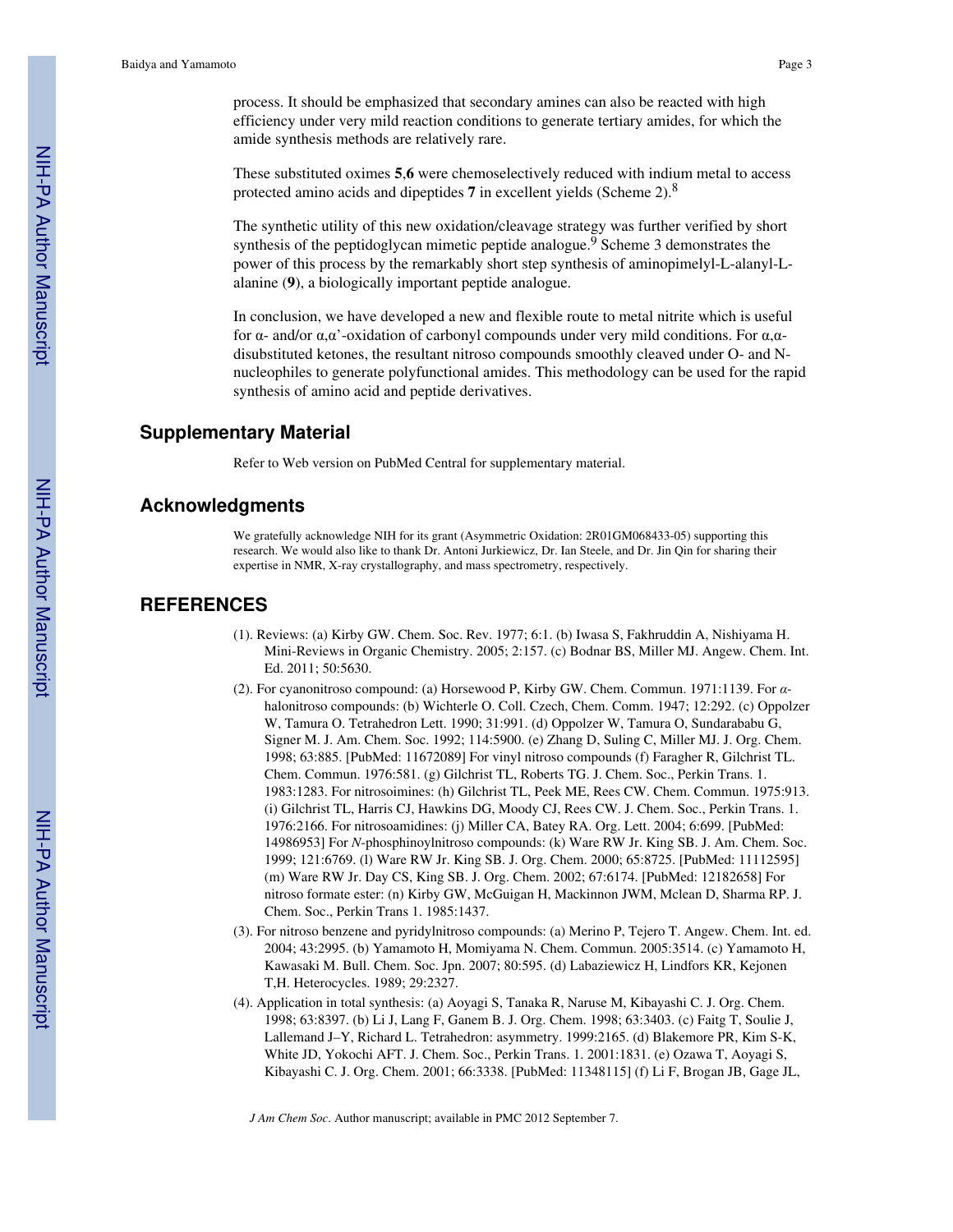Zhang D, Miller MJ. J. Org. Chem. 2004; 69:4538. [PubMed: 15202916] (g) Yamamoto Y, Yamamoto H. Eur. J. Org. Chem. 2006:2031. Microreview.

- (5). Weidenbruch M, Sabeit FZ. Naturforsch. 1976; 31b:1212.
- (6). (a) More intense color was observed for the reaction with Ph<sub>3</sub>SiCl and (EtO)<sub>3</sub>SiCl. (b) (*i*Pr)3SiONO is not volatile. Its boiling point is 40.5– 41.5 °C/1.9 mbar (from reference 5), which is much higher compared to commonly used isobutyl nitrite  $(b.p. = 66 °C)$  at atmospheric pressure).
- (7). For C-C bond cleavage reactions using nitroso benzene and ketones see: (a) Payetee JN, Yamamoto H. J. Am. Chem. Soc. 2008; 130:12276. [PubMed: 18722431] (b) Delgado A, Garcia JM, Mauleon D, Minguillon C, Subirats JR, Feliz M, Lopez F, Velasco D. Can. J. Chem. 1988; 66:517. (c) Rainier JD, Xu Q. Org. Lett. 1999; 1:27. [PubMed: 10822528]
- (8). (a) Harrison JR, Moody CJ, Pitts MR. Synlett. 2000:1601. (b) Pitts MR, Harrison JR, Moody CJ, Pitts MR. J. Chem. Soc., Perkin Trans. 1. 2001:955.
- (9). (a) Anderson JW, Adediran SA, Charlier P, Nguyen-Disteche M, Frere J-M, Nicholas RA, Pratt RF. Biochem. J. 2003; 373:949. [PubMed: 12723972] (b) Macheboeuf P, Contreras-Martel C, Job V, Dideberg O, Dessen A. FEMS Microbiol. Rev. 2006; 30:673. [PubMed: 16911039] (c) Sauvage E, Duez C, Herman R, Kerff F, Petrella S, Anderson JW, Adediran SA, Pratt RF, Frere J-M, Charlier P. J. Mol. Biol. 2007; 371:528. [PubMed: 17582436]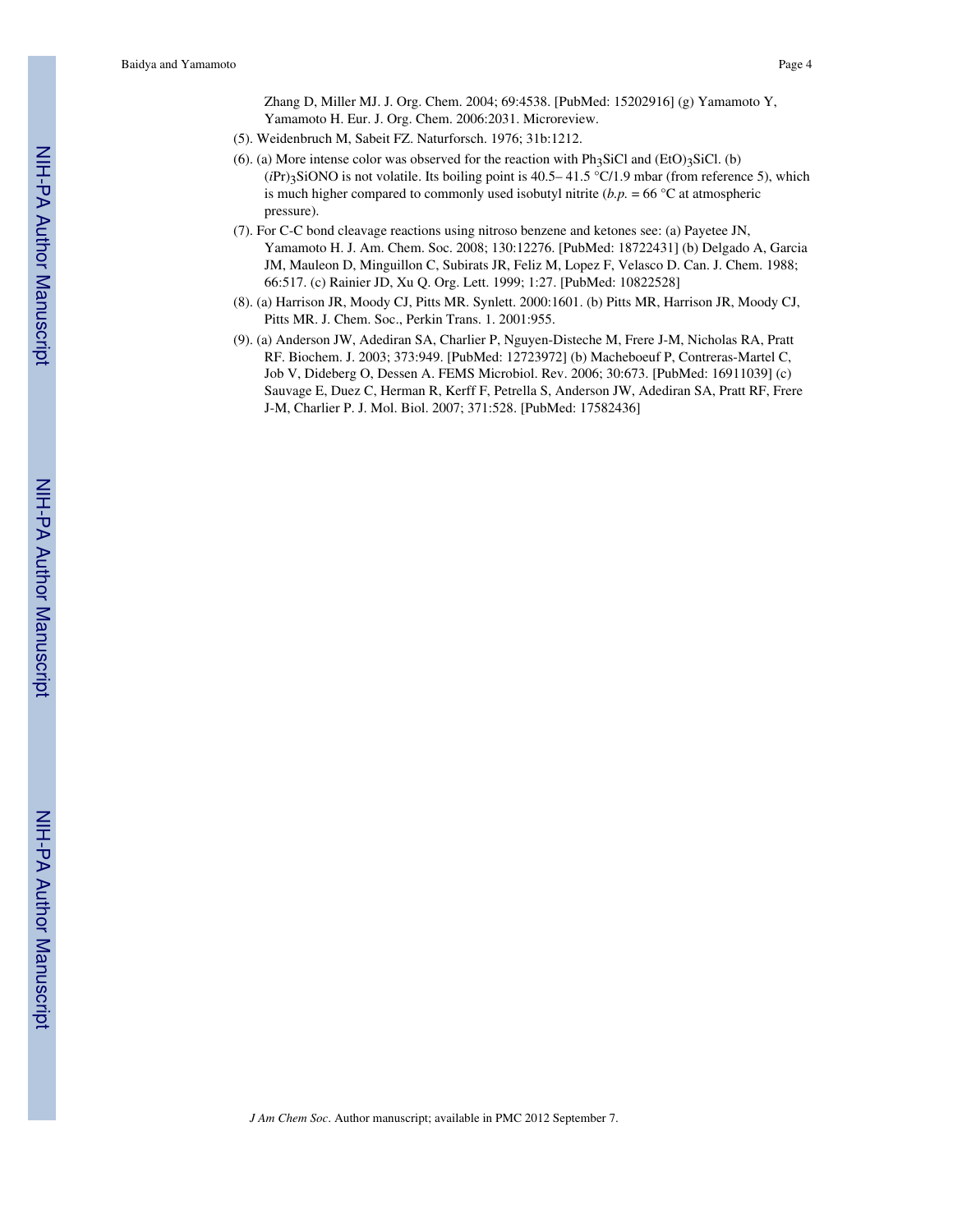

#### **Chart 1.**

Oxidation of silyl enol ethers with metal nitrites*a*–*<sup>d</sup>*

 ${}^aSi$  = TMS for 2b–**k** and 2u,**v**, TIPS for 2l-**o**, TBS for 2t, Si(TMS)<sub>3</sub> for 2p–s (*Z*-silyl enol ethers were used). <sup>*b*</sup> Instead of silyl enol ether, sodium-enolates were used for 2w,x. <sup>*c*</sup> % isolated yields. *<sup>d</sup>* DMF was used as solvent for **2l**–**o**.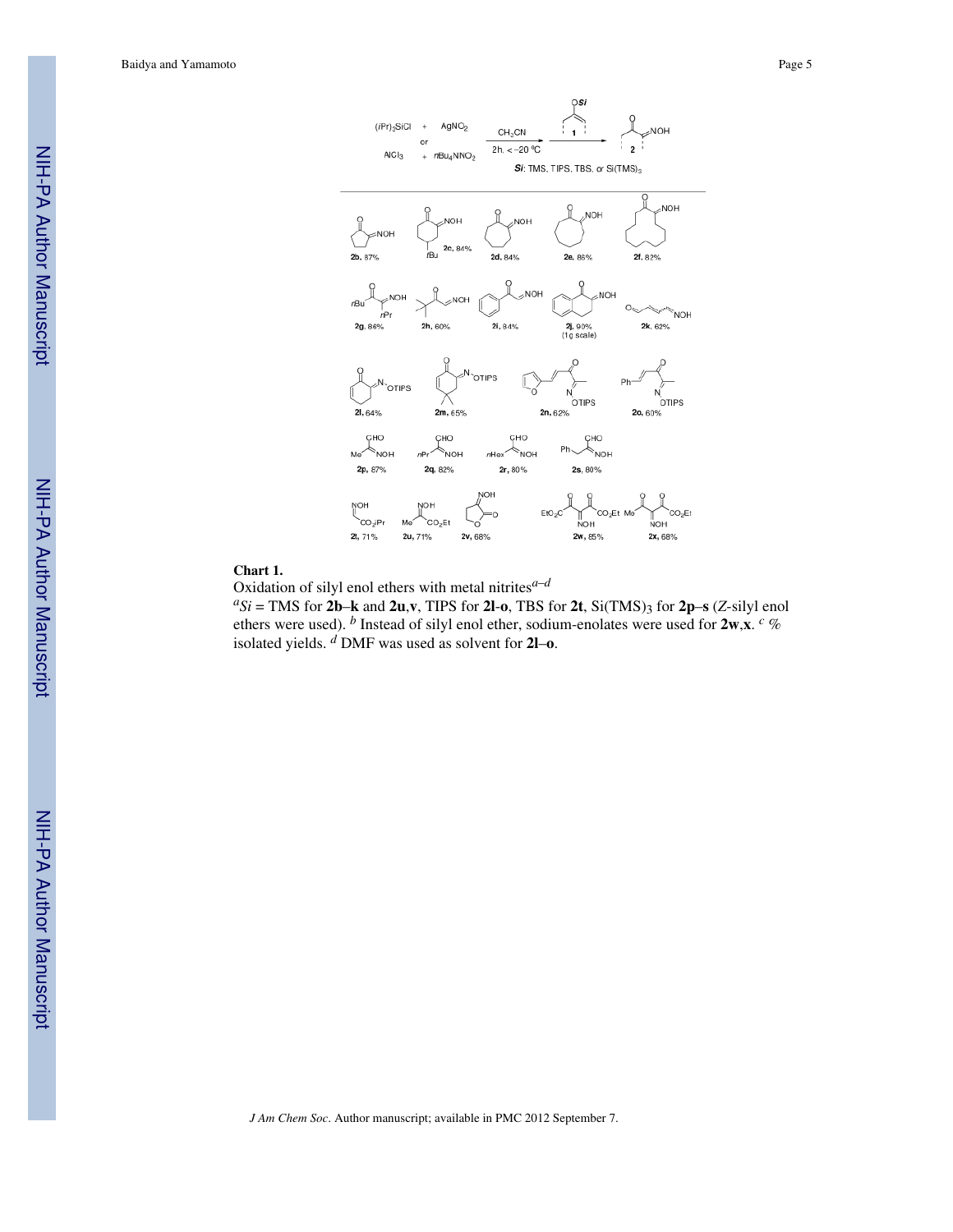| OTMS                                                                                                                                   |    |                    |                 |                 |
|----------------------------------------------------------------------------------------------------------------------------------------|----|--------------------|-----------------|-----------------|
| 1<br>∠NOH<br>$HON_{\leq}$<br>SNOH<br>CH <sub>3</sub> CN<br>$AICI_3 + nBu_4NNO_2$<br>$\ddot{}$<br>-20 °C, 2h<br>10h<br>excess<br>2<br>3 |    |                    |                 |                 |
| Entry                                                                                                                                  | 1  | n                  | 2, % yields $a$ | 3, % yields $a$ |
| 1                                                                                                                                      | 1a | 3                  | $2a^b$          | 3a, 83          |
| $\mathfrak{2}$                                                                                                                         | 1b | 2                  | 2b <sup>b</sup> | 3b, 81          |
| 3                                                                                                                                      | 1d | 4                  | 2d <sup>b</sup> | 3d, 83          |
| 4                                                                                                                                      | 1e | 5                  | 2e, 41          | 3e, 46          |
| 5                                                                                                                                      | 1f | 9                  | 2f, 67          | 3f <sup>b</sup> |
| 6                                                                                                                                      | 1g | OTMS<br>nPr<br>nPr | 2g, 40          | 3g, 30          |

#### **Chart 2.**

Double oxidation of silyl enol ethers **1** *a* Isolated yields. *b* Not observed.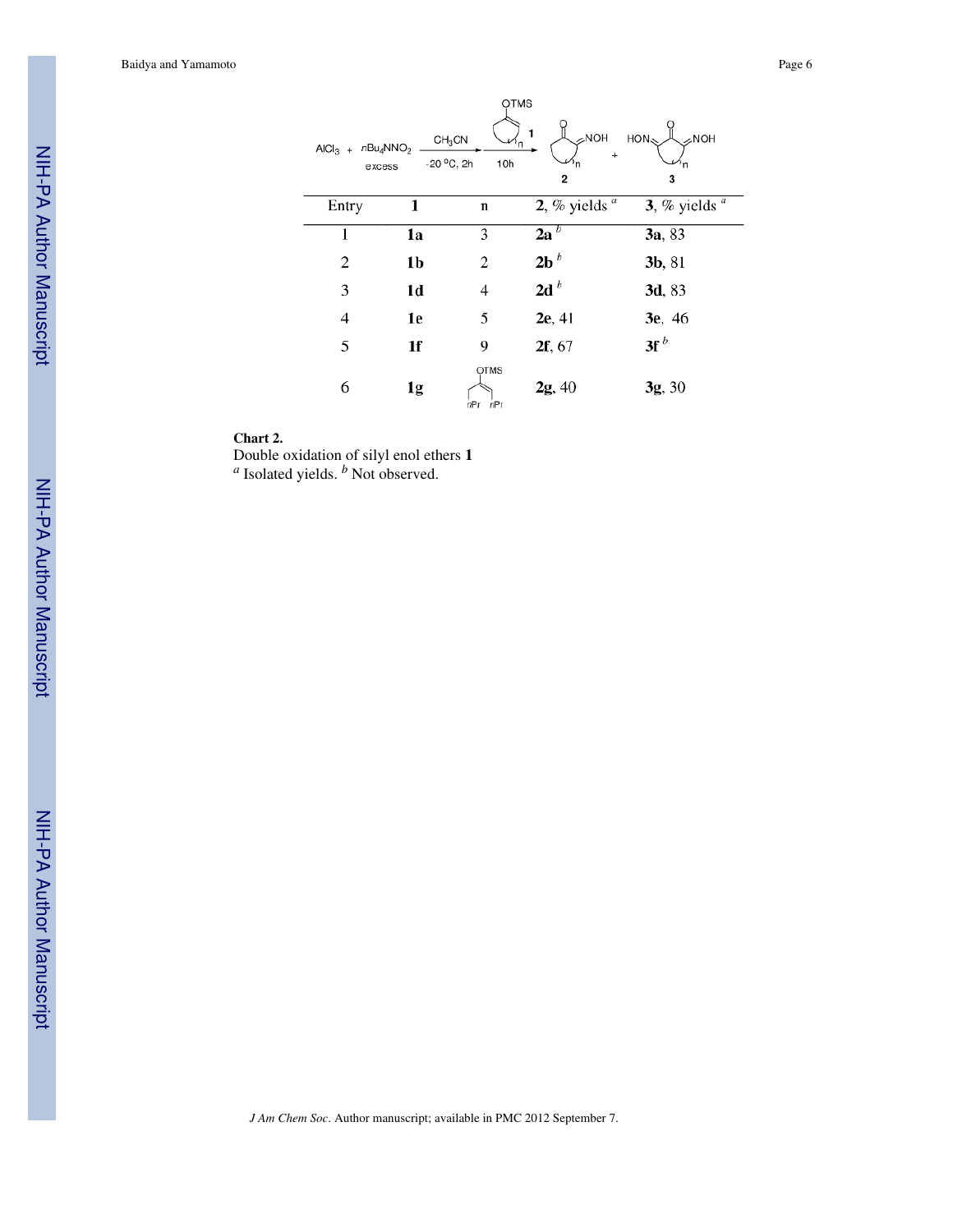

#### **Chart 3.**

Oxidation of quaternary silyl enol ethers and one pot C-C bond cleavage reactions*<sup>a</sup> a* Isolated yields in %.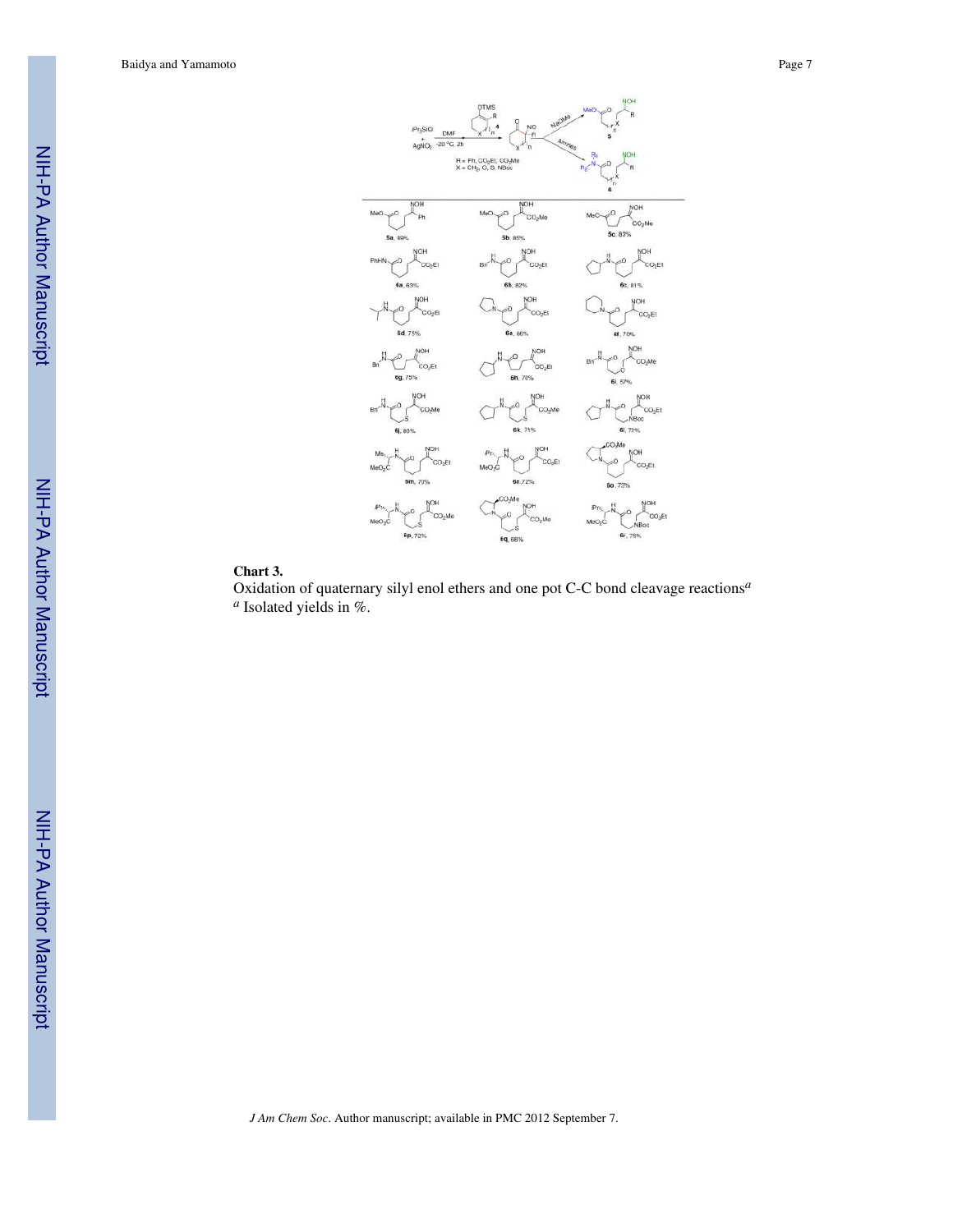

**Scheme 1.** Plausible mechanism for the formation of **3**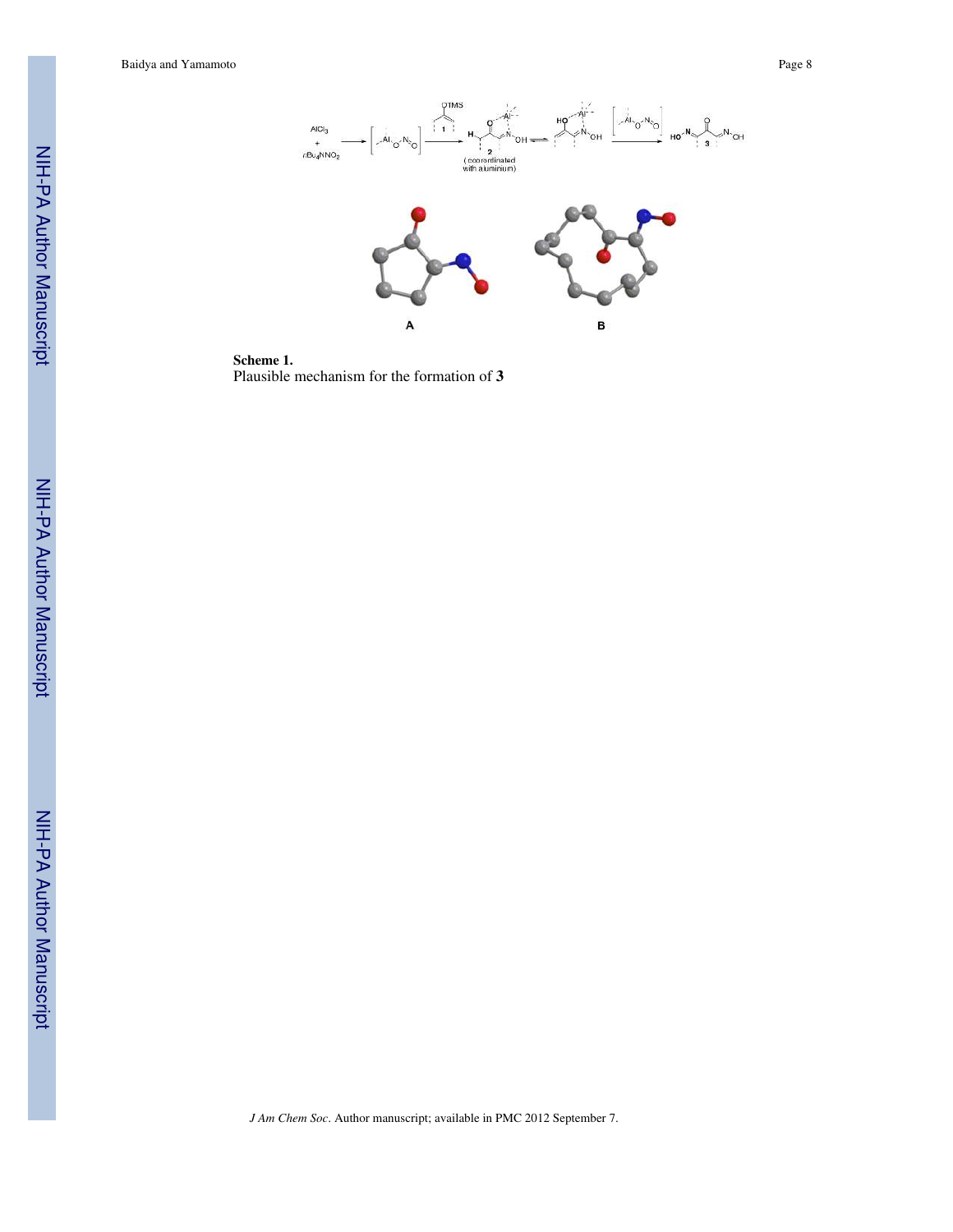

**Scheme 2.** Synthesis of protected amino acids and dipeptides by indium mediated reduction of oximes